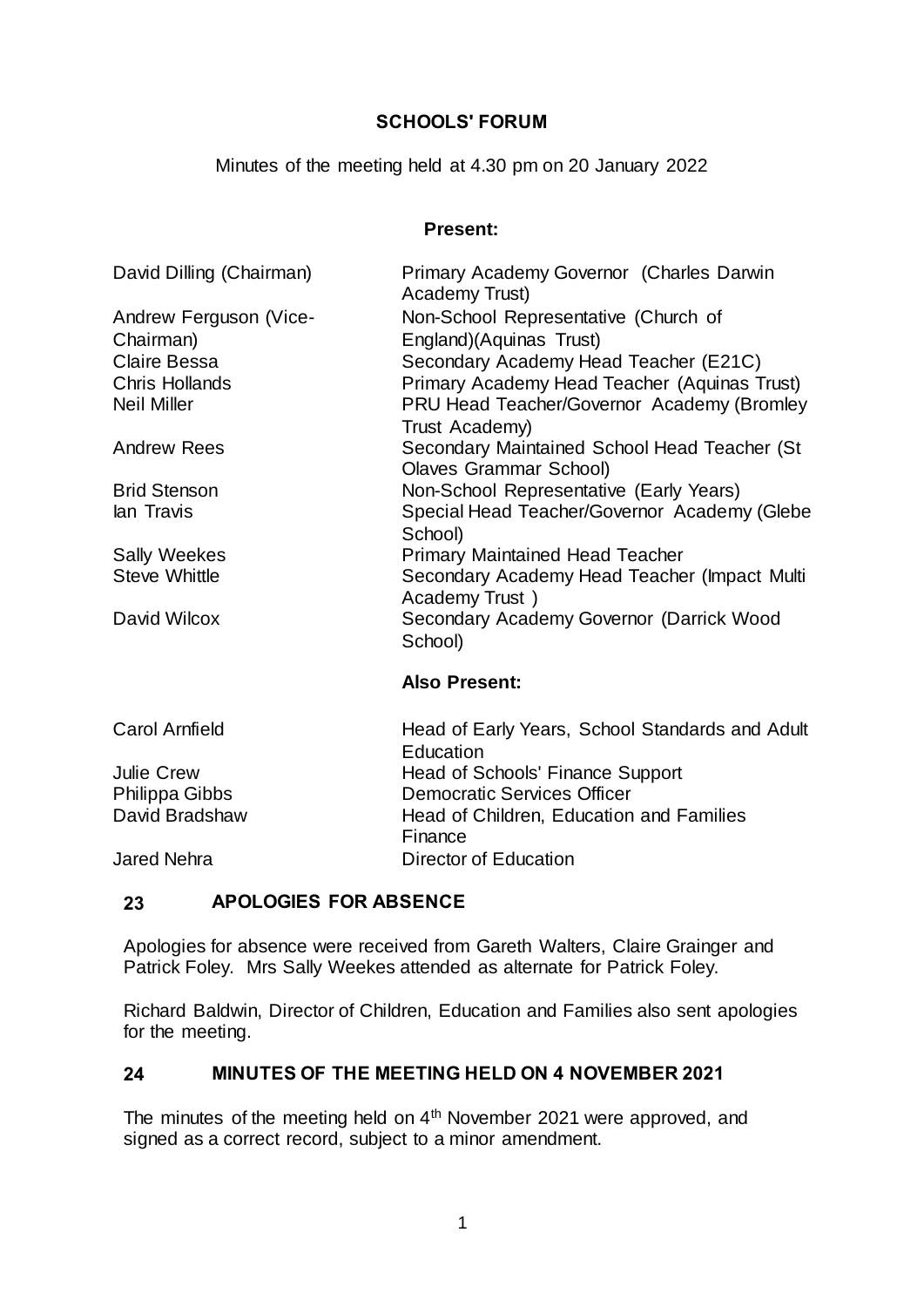#### *Schools' Forum 20 January 2022*

### Matters Arising

In response to a question the Head of Children, Education and Families Finance confirmed that predictions indicated that by the end of the financial year there would be a £3-4m deficit in the Dedicated Schools Grant (DSG), primarily in the High Needs Block. The Local Authority would be asked by the DfE to set up a deficit recovery plans.

### **25 2022/23 DEDICATED SCHOOLS GRANT Report CEF22009**

The report provided an outline of the final DSG allocation for 2022/23 and an overview of how this would be spent.

| 2022/23 Dedicated Schools Grant |                                   |                             |                                |                                           |                |  |  |  |
|---------------------------------|-----------------------------------|-----------------------------|--------------------------------|-------------------------------------------|----------------|--|--|--|
|                                 | <b>High Needs</b><br><b>Block</b> | Early Years<br><b>Block</b> | <b>Schools</b><br><b>Block</b> | <b>Schools</b><br>Central<br><b>Block</b> | Total          |  |  |  |
| <b>Gross Grant</b><br>Funding   | £67,378,913                       | £21,748,109                 | £245,142,018                   | £2,090,559                                | £336,359,599   |  |  |  |
| Recoupment<br>adjustment        | £10,272,000                       |                             | $-E1,742,295$                  |                                           | $-E12,014,295$ |  |  |  |
| <b>Net Grant</b><br>Allocation  | £57,106,913                       | £21,748,109                 | £243,399,723                   | £2,090,559                                | £324,345,304   |  |  |  |

The overall position of the DSG was summarised as follows:

Strict guidelines were in place concerning how the DSG was spent.

### Schools' Central Block

There had been a reduction of 2.5% in this block. There would continue to be a year-on-year reduction of 2.5% until the block reached the level considered to be appropriate by DfE. The reduction had been slightly compensated by pupil numbers although overall there had been a reduction of £43,000.

The Council continued to provide funding to address the gap between expenditure and grant received. Expenditure had been reviewed with some changes in the amounts allocated through the DSG, but broadly expenditure remained the same.

In response to a question, the Head of Children, Education and Families Finance confirmed that the contribution made by the Council in 2021/22 was £410,000 with the contribution increasing by £50,000 for 2022/23.

The Forum noted that expenditure in the Schools' Central Block related to areas within the Education Department such as access and admissions, licenses and pupil support.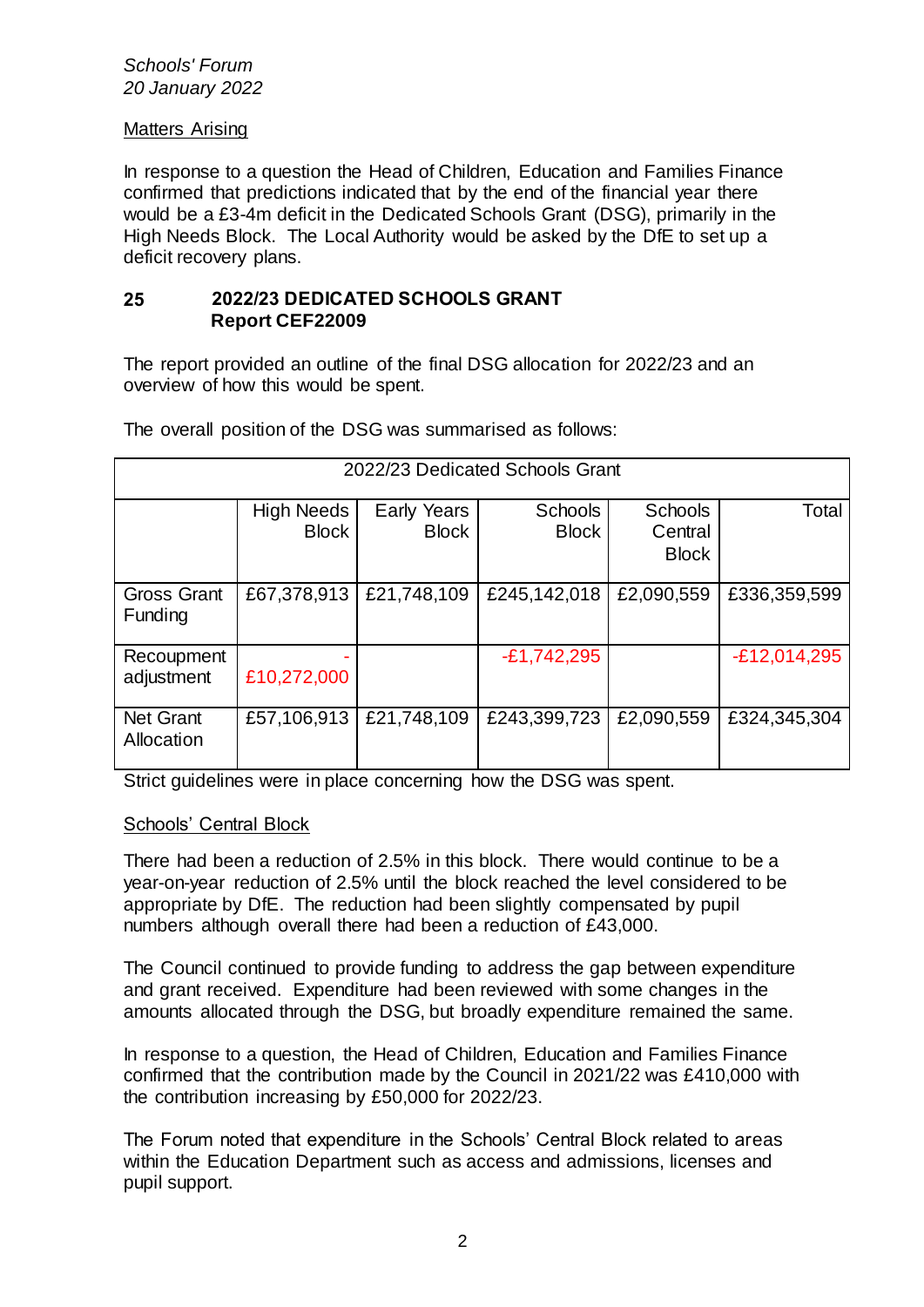## Early Years Block

Funding for Early Years had reduced by £1.6m year-on-year due to a reduction in pupil numbers. Pupil numbers had dropped considerably and there were various reasons for this. The risk regarding the way the block was funded was that if pupil levels began to increase between January and April 2022, the increases would not be funded for the first five or six months of the year and this could lead to a further deficit in the DSG.

The DfE had increased rates for 2022/23 by 21p for 2-year-olds and 17p for 3 and 4-year-olds. LBB was proposing to increase rates by 6p for 2-year-olds and 12p for 3- and 4-year-olds. Consequently, grant funding for 2-year-olds would be approximately £6.03 per hour with the funding provided by LBB being £6.64 per hour. The grant funding for 3- and 4-year-olds would be £5.22 per hour with the funding provided by LBB being £5.10 per hour. This would be reviewed later in the year when it was hoped numbers would stabilise. The Local Authority was required to pass through 95% of the grant funding and continued to more than meet these requirements set by DfE.

The Schools' Forum noted that there was the potential that low numbers in Early Years Setting could feed through and impact funding for the Schools' Block in future years. It was agreed that further information would be circulated following the meeting. The Director of Education reported that it was still too early to analyse the impact on future Reception rolls. The September 2021 intake had been slightly down, and the position was being closely monitored. More would be known about the September 2022 intake once preference data had been analysed. Further information could be provided once the data was available.

### Schools' Block

The Schools' Block had increased by £7.3m primarily due to increases in per pupil funding and a slight increase in pupil numbers. The Local Authority tried to follow the National Funding Formula (NFF) and funding was broadly at NFF levels or slightly above. When the DfE started to fund schools direct their intention was to do a "hard" NFF where the national formula would be followed exactly.

The Minimum Funding Guarantee (MFG) level had been set at 1%. 29 schools (all primaries) were in receipt of MFG and 19 schools (all primaries) received minimum pupil funding protection from the DfE.

The Schools' Forum noted that the DfE had announced an additional £7.1m for Bromley schools, although this was not included as part of the DSG calculation. The funding would be passported straight to schools and was to acknowledge further costs for aspects such as the National Insurance health and social care levy and other costs that the DfE considered needed to be funded. The intention was that the funding would be included in the DSG in future years but, as yet, the grant determination had not been released.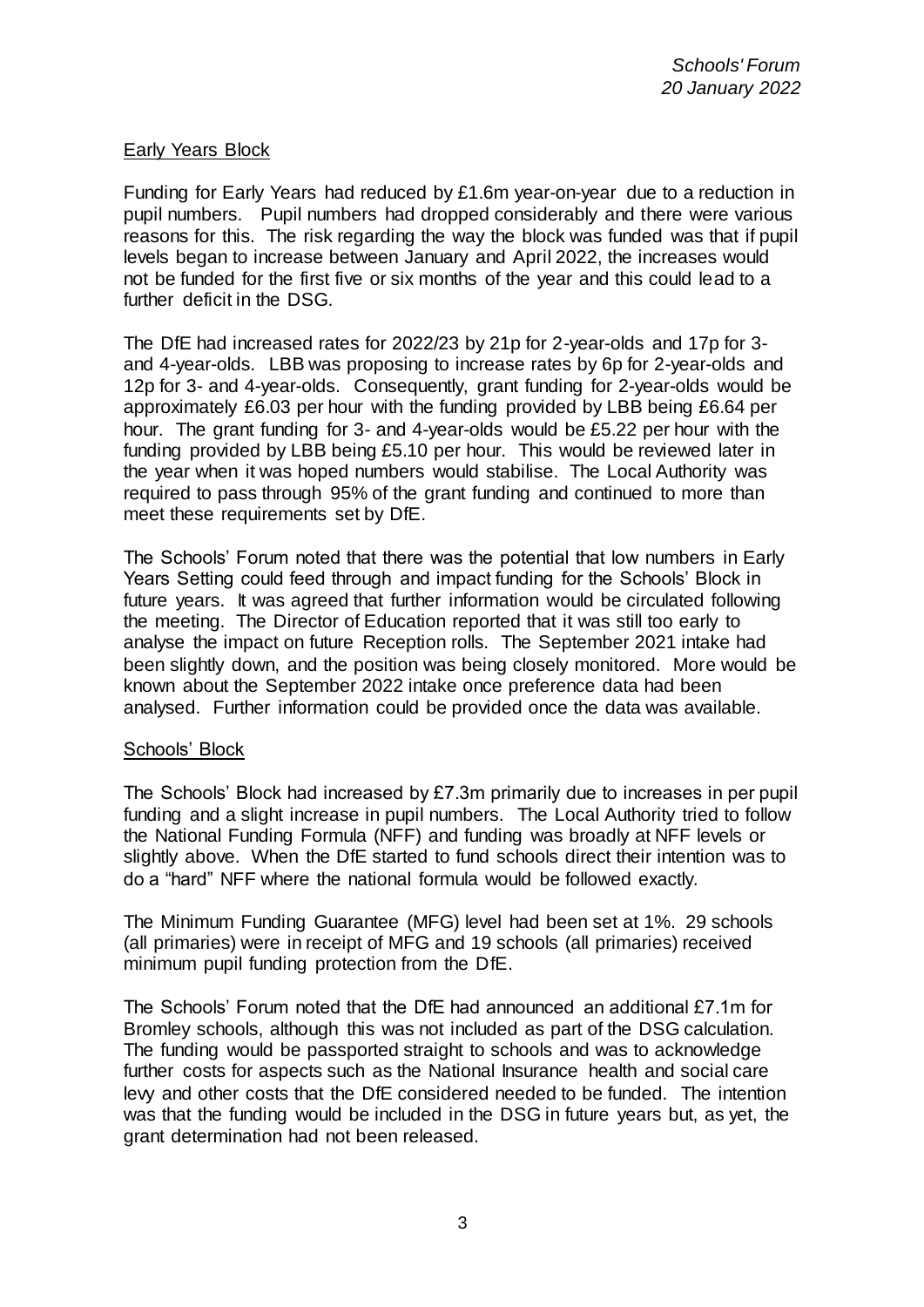#### *Schools' Forum 20 January 2022*

Concerns were raised that currently there was no detailed information about additional funding for specialist settings. It was noted that specialist settings faced the same cost pressures in terms of National Insurance contributions, increased energy costs and increased staffing costs. It was suggested that a further update should be provide at the next meeting once the grant determination details had been received.

The Forum noted that the issue of lagged funding for Free Schools was not having as big an impact as it had in previous years and a further update could be provided at the next meeting. The Local Authority continued to lobby around the issue of funding as Bromley received a comparatively low level of funding across the board.

### High Needs Block

Funding for the high Needs Block had increased by £7.5m - £5.1m of this was due to increases in funding of which the Local Authority was already aware as well as pupil number increases. The additional £2.4m supplementary funding had been added to cover additional costs being incurred such as the National Insurance levy. In the case of the High Needs Block the funding had been added to the DSG.

There were still high levels of demand for high needs services and this demand continued to grow at a very fast rate. Whilst there were mitigations in place, pressures continued to manifest themselves in the High Needs Block and the rate of growth in demand was outstripping the funding available. There was currently a deficit of approximately £1m in the High Needs Block, although predictions were that this would significantly increase to £3-4m by the end of the year. In due course, the Local Authority would be asked by DfE to deliver a deficit recovery plan.

The Forum noted the high costs for SEN out-of-borough fees, noting that they were estimated to further increase in 2022/23. The Head of Children, Education and Families Finance confirmed that mitigations were in place for in-borough placements however the mitigations would not have an immediate effect. The Director of Education highlighted that the pressures seen from the growth in demand for EHCPs was unsustainable and this was a national issue around the statutory and legislative framework for SEND. It was hoped that change at a national level would be delivered through the Government's SEND Review. One key driver was that of tribunals. The Local Authority was consistently seeing the impact of tribunal decisions. In many cases the Local Authority was being effectively forced, through decisions overturned by a tribunal at appeal, to place a child in independent non-maintained out of borough high-cost provision where professional advice did not support that as being necessary to meet the needs of the child. There were multiple examples of where this had happened and was a key factor in increases in pressures on the High Needs Block. This issue was replicated across a number of Local Authorities. Another driver in terms of the pressures on the High Needs Block was the extension of EHCPs to 19-25 year olds. This cohort was the fastest growing due to the extension of the obligations placed on the Local Authority.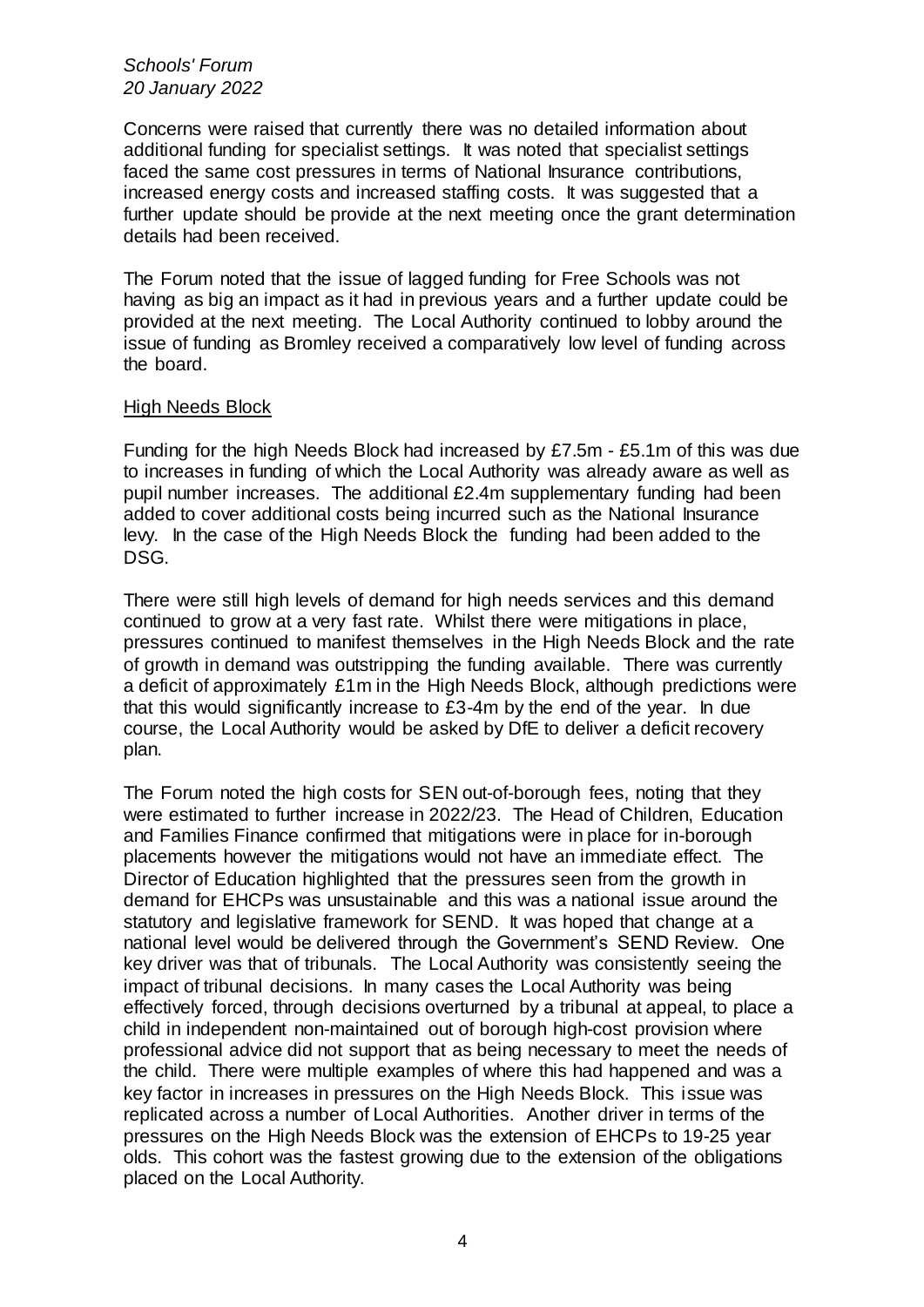The Local Authority was seeking to increase the number of SEN places within the Borough. A new Special Free School was being established and was going through the feasibility stage. The timescales for opening the Free School were dependant on the DfE although the aim of the Local Authority was that the School would open in September 2023. The Local Authority was also having conversations with existing specialist providers, including some mainstream schools, to seek to increase capacity within borough wherever possible.

In relation to therapies, the Local Authority was seeking to increase the capacity of mainstream and specialist settings in the Borough through delivering an enhanced and improved contribution for therapies. There was an Integrated Therapies Project being led by Integrated Commissioning Colleagues which was seeking to enhance the provision of therapies however, it was a very challenging landscape with a lack of available therapists within the local area.

The Director of Education confirmed that as a proportion of the overall growth in the high needs funding block, increases in expenditure on out-of-borough placements were less than increases in expenditure on in-borough provision. In terms of the fees being set by independent non-maintained provisions, local authorities were seeing significant increases in the fees being set and this was having a significant impact on both the DSG and social care budgets and needed some form of regulation as budgets were under significant pressures from these increases.

### **RESOLVED: That the proposals presented be supported.**

### **26 VERBAL UPDATE: SCHOOL IMPROVEMENT GRANT**

The Schools' Forum noted that in October 2021 the DfE conducted a consultation on the provision of school improvement and monitoring grants issued to Local Authorities. Proposals were to remove the grant entirely, phased over a two-year period. Despite receiving significant opposition through the responses received, the DfE had taken the decision to go ahead with the proposals. For the financial year 2022/23, 50% of the normal grant would be received and from 2023/24 onwards no separate grant for school improvement activity would be received. This would mean that local authorities would be required to go to Schools' Forums to request de-delegation to ensure sufficient funds were available to carry out school improvement duties. A new definition of the activities considered by the DfE to be 'core school improvement monitoring duties' was awaited as well as a new definition of 'schools causing concern'.

Bromley expected to be able to manage the reduction in the grant for the next financial year, although it would mean slightly less activities. A further update would be provided when the DfE released more information about the new definitions and the core school improvement activities to be delivered that may require de-delegated funding.